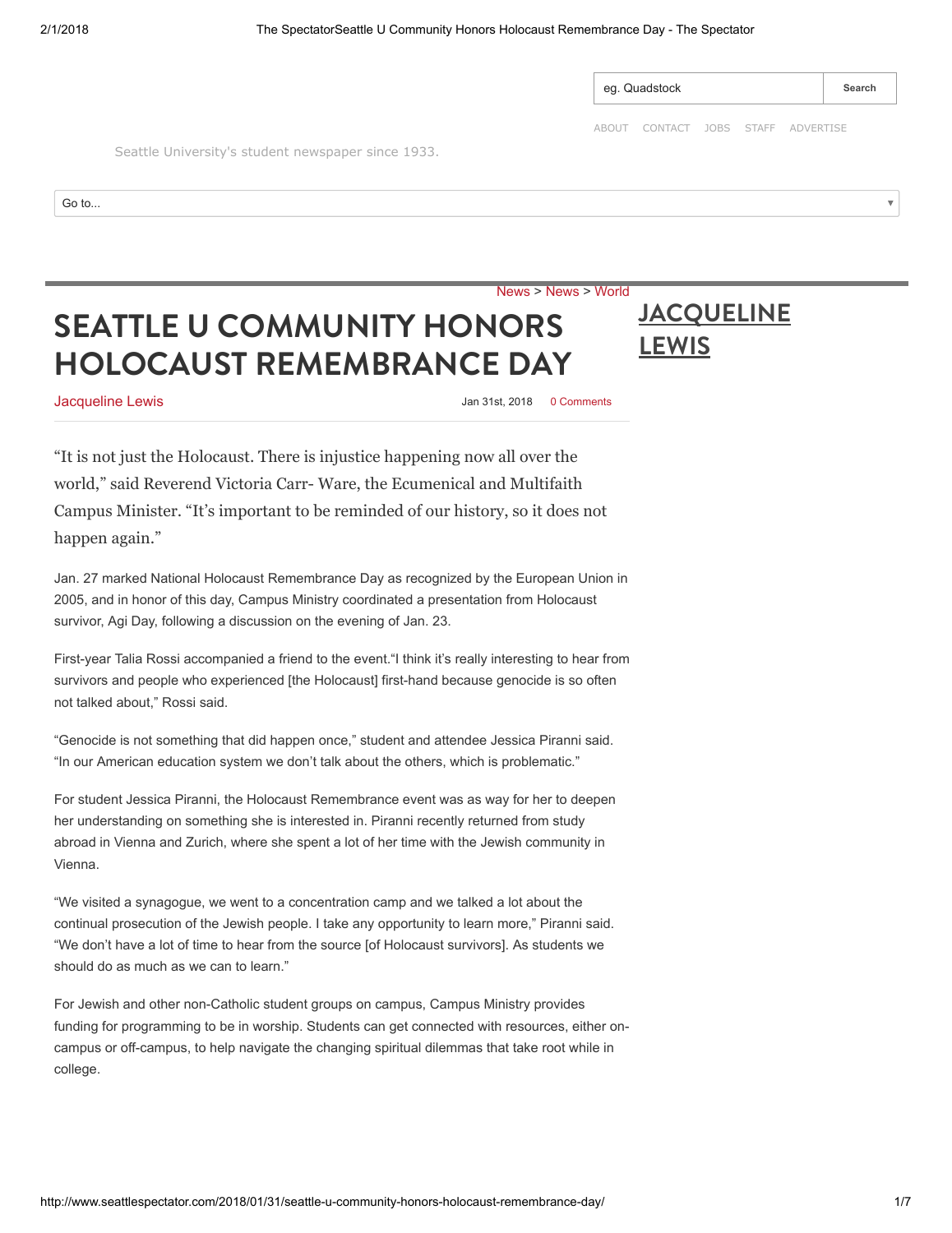2/1/2018 The SpectatorSeattle U Community Honors Holocaust Remembrance Day - The Spectator



Holocaust Survivor, Agi Day told her story at the Holocaust Remembrance Day event on Jan 23

"It is important to realize there are people who understand the sacred differently. By providing opportunities for exploration and reflection, it allows our students to feel connected and welcomed here, to explore culture and religion and be in relation with one another," Rev. Victoria said.

Each year Campus Ministry offers welcome events during the beginning of fall quarter for Jewish students, and has brought rabbis to campus for engagement with students for Jewish holidays.

"Even though we are a Catholic institution, we want everyone to feel welcomed and valued here on campus," Rev. Victoria said.

With this mission in mind, Campus Ministry created a space for engagement, reflection and prayer to honor a time of great pain for the Jewish people.

Agi Day, a resident of Seattle, is a Holocaust survivor who speaks at schools in the area and was the main speaker for the on-campus event on Tuesday. Day was just an infant when her family faced persecution. She talked about her dislocation and fear during the war, especially as a small child.

"Children of war are different. We did what we were told, when we were told, because we knew that our lives or the lives of our family were at stake," Day said, explaining how she quietly listened to her mother and caretakers while in hiding.